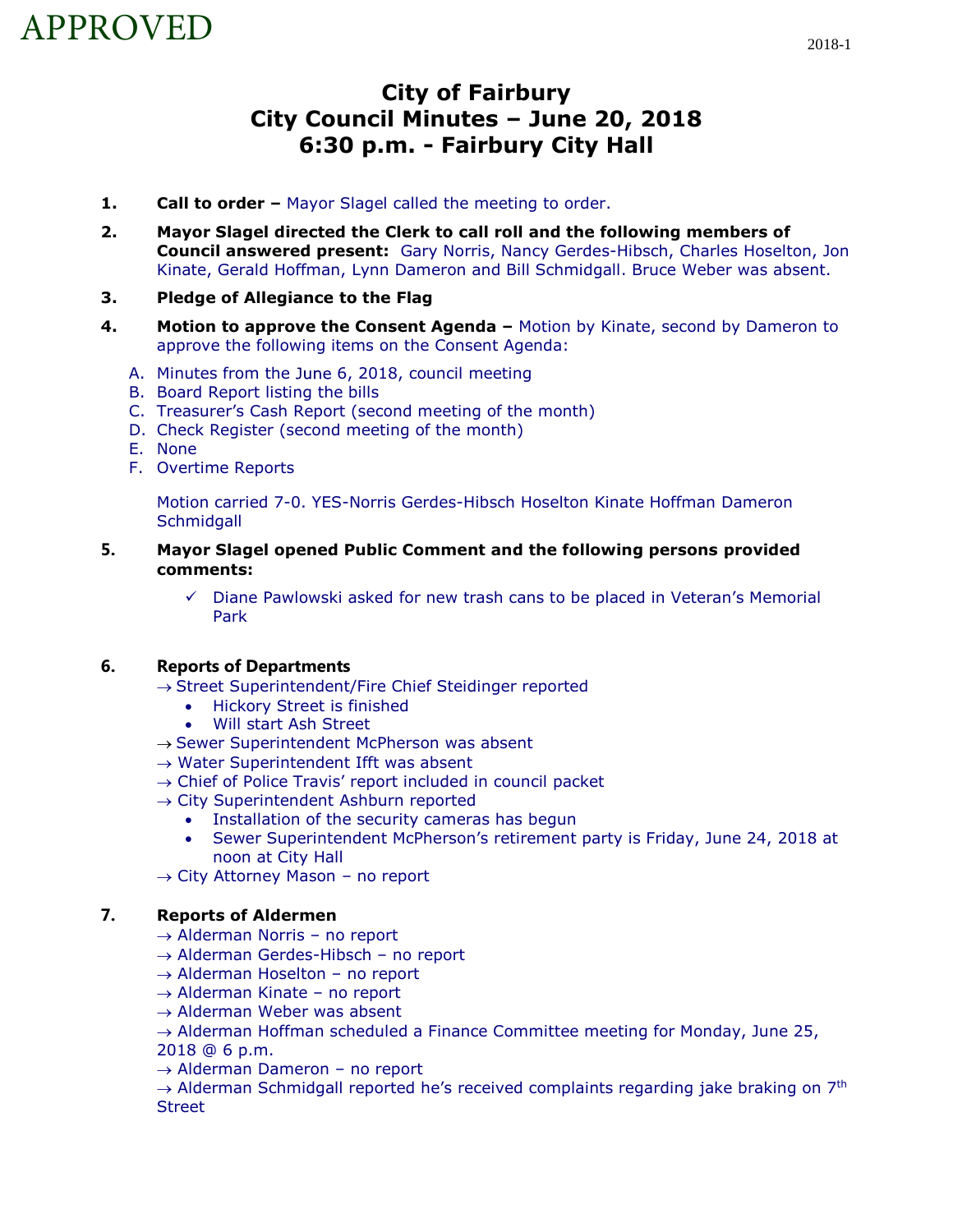**8. Items Removed from Consent Agenda –** None

## **9. Old Business – Discussion/Action Items**

A. Consideration of sewer extension on Rt 24 east of town - **TABLED**

#### **10. New Business – Discussion/Action Items**

- A. Motion by Kinate, second by Schmidgall approving Ordinance No. 2018-16, The Annual Appropriation Bill Or Ordinance Of The City Of Fairbury, Livingston County, Illinois. Motion carried 7-0. YES-Norris Gerdes-Hibsch Hoselton Kinate Hoffman Dameron **Schmidgall**
- B. Motion by Dameron, second by Hoffman to approve Mike Mellott's attendance in the A/B Operator Course from August 22<sup>nd</sup> to November 28<sup>th</sup> in Joliet at a cost of \$499. Motion carried 7-0. YES-Norris Gerdes-Hibsch Hoselton Kinate Hoffman Dameron Schmidgall
- C. Consideration to pay mileage to Swim Team Coaches when traveling to away meets **FAILED**
- D. Motion by Kinate, second by Norris to award a contract for Hot Mix Asphalt Mill and Inlay of a portion of First Street and a Hot Mix Asphalt Overlay of the City parking lot as detailed in the City of Fairbury's 2018 Motor Fuel Tax program to Iroquois Paving Corporation, based upon their low bid of \$173,189.80, with the final cost of the project to be based upon actual quantities of materials used at their respective bid unit costs. Motion carried 7-0. YES-Norris Gerdes-Hibsch Hoselton Kinate Hoffman Dameron **Schmidgall**
- E. Motion by Norris, second by Gerdes-Hibsch to approve the purchase of mobile arrest software for Spillman at a cost of \$2,300 which will be paid for with Restricted funds. Motion carried 7-0. YES-Norris Gerdes-Hibsch Hoselton Kinate Hoffman Dameron **Schmidgall**
- F. Motion by Hoffman, second by Gerdes-Hibsch to approve the purchase of 4 trash cans at \$800 per can. Motion carried 7-0. YES-Norris Gerdes-Hibsch Hoselton Kinate Hoffman Dameron Schmidgall

*This section includes items received after the required posting of 48 hours prior to the start of the meeting.*

#### **11. Other Items for Discussion & Information**

• Mayor Slagel advised the Council the Kantech software that operates the doors at City Hall is not compatible with Nancy's computer and needs to upgraded at a cost of \$500

#### **12. Public Comment**

 $\diamond$  Diane Pawlowski asked how many new garbage cans will be put available for Veteran's Memorial Park

 $\diamond$  Diane Pawlowski asked what the procedure is when an agenda is amended

**13.** Motion by Dameron, second by Gerdes-Hibsch to enter Executive Session at 7:17 p.m. Motion carried 7-0. YES-Norris Gerdes-Hibsch Hoselton Kinate Hoffman Dameron **Schmidgall**